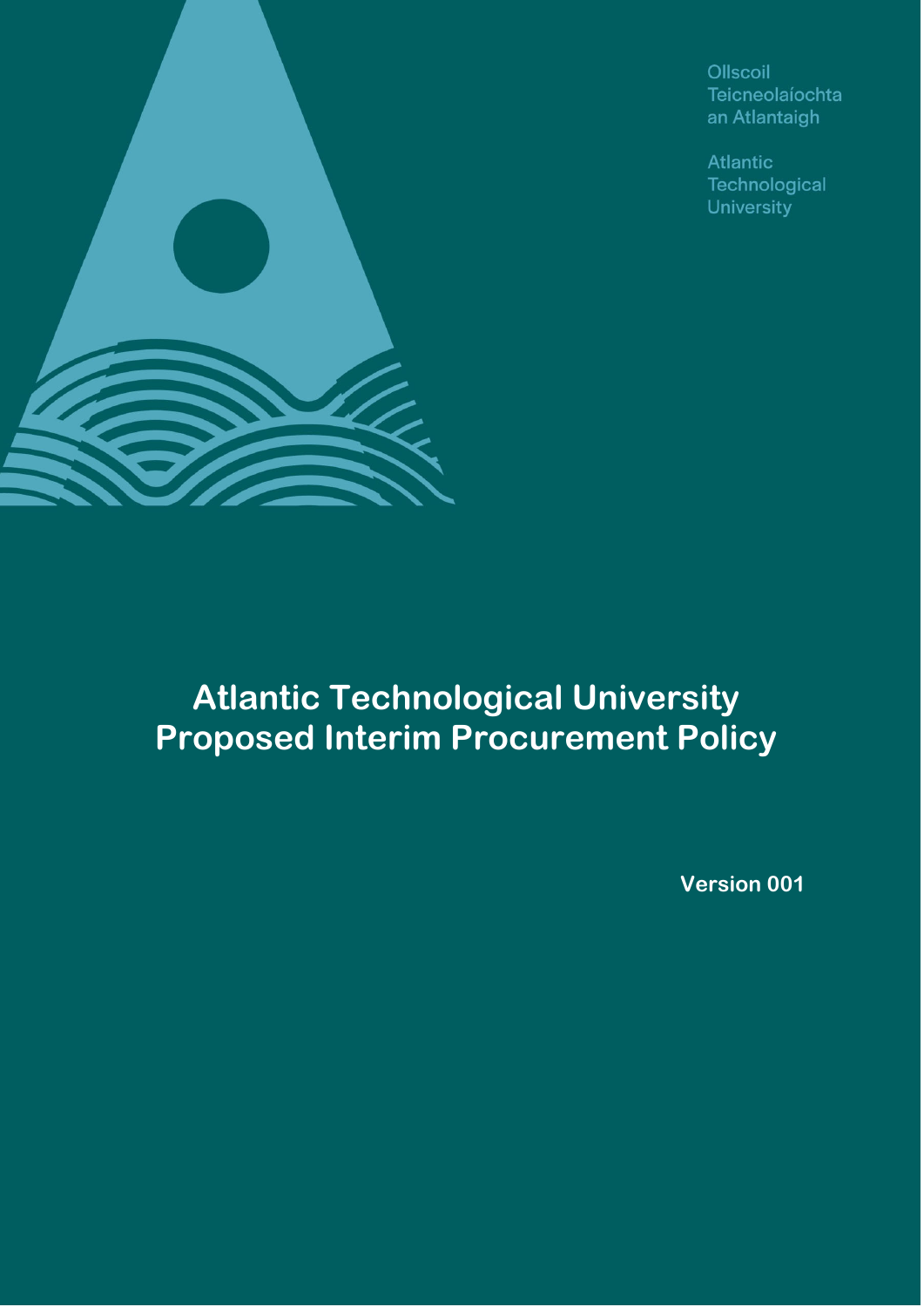# **Revision History**

| Date of this draft: | <b>21 March 2022</b> |
|---------------------|----------------------|

# **Approval**

This document requires the following approvals:

| Title                             | Date          |
|-----------------------------------|---------------|
| <b>Procurement Steering Group</b> | 21 March 2022 |
| <b>Working Group 4</b>            | 05 April 2022 |
| Governing Body                    | 13 April 2022 |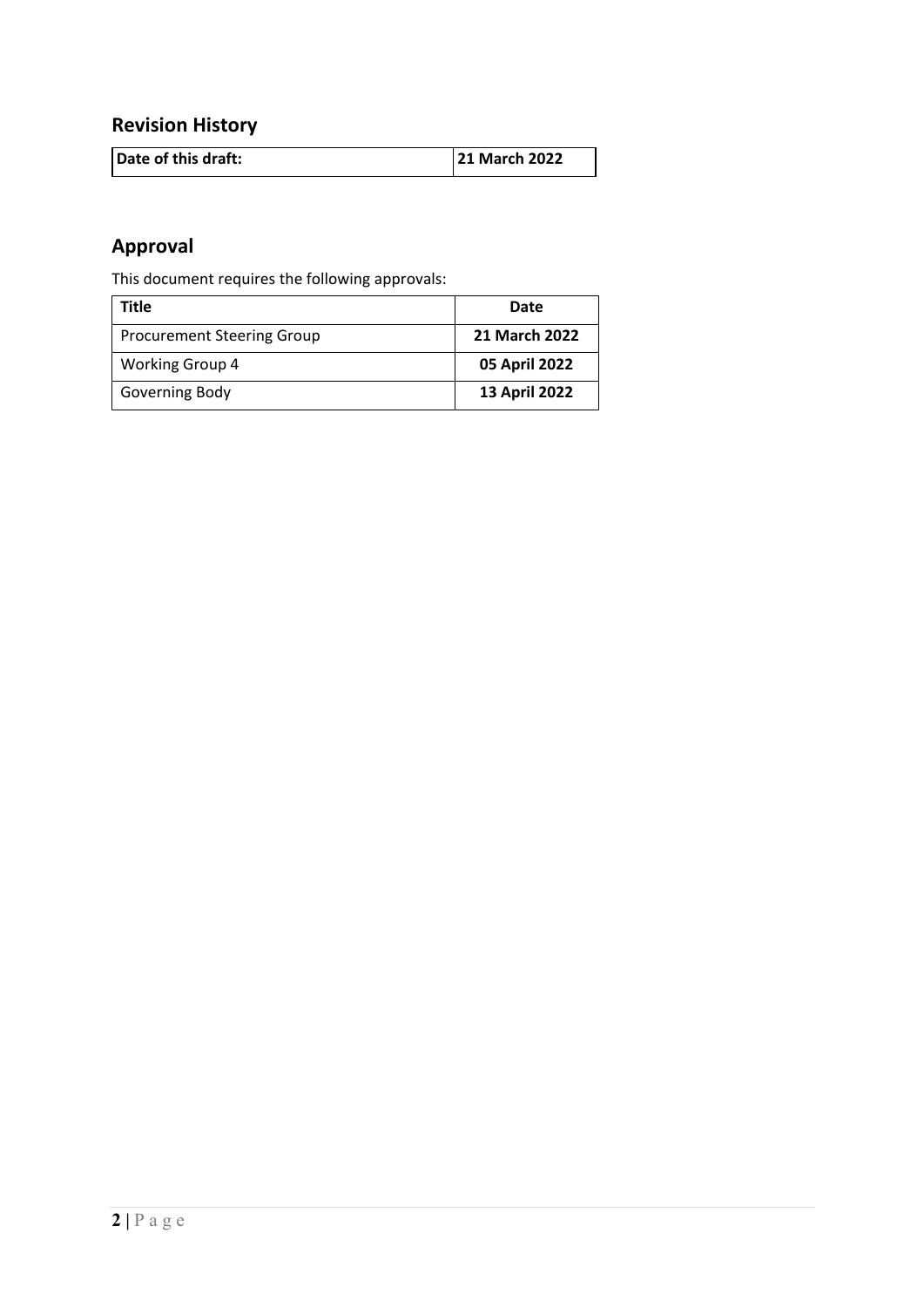| 1.   |                                                                         |
|------|-------------------------------------------------------------------------|
| 2.   |                                                                         |
| 3.   |                                                                         |
| 4.   |                                                                         |
| 4.1. |                                                                         |
| 4.2. |                                                                         |
| 4.3. |                                                                         |
| 5.   |                                                                         |
| 5.1. |                                                                         |
| 5.2. |                                                                         |
| 5.3. |                                                                         |
| 6.   |                                                                         |
| 6.1  |                                                                         |
| 6.2  |                                                                         |
| 7.   |                                                                         |
| 8.   |                                                                         |
| 9.   |                                                                         |
| 10.  |                                                                         |
| 11.  |                                                                         |
| 12.  |                                                                         |
| 13.  |                                                                         |
| 13.1 |                                                                         |
| 14.  | Consequences of Non-Compliance with Purchasing Policy and Procedures 14 |
|      |                                                                         |

# **Contents**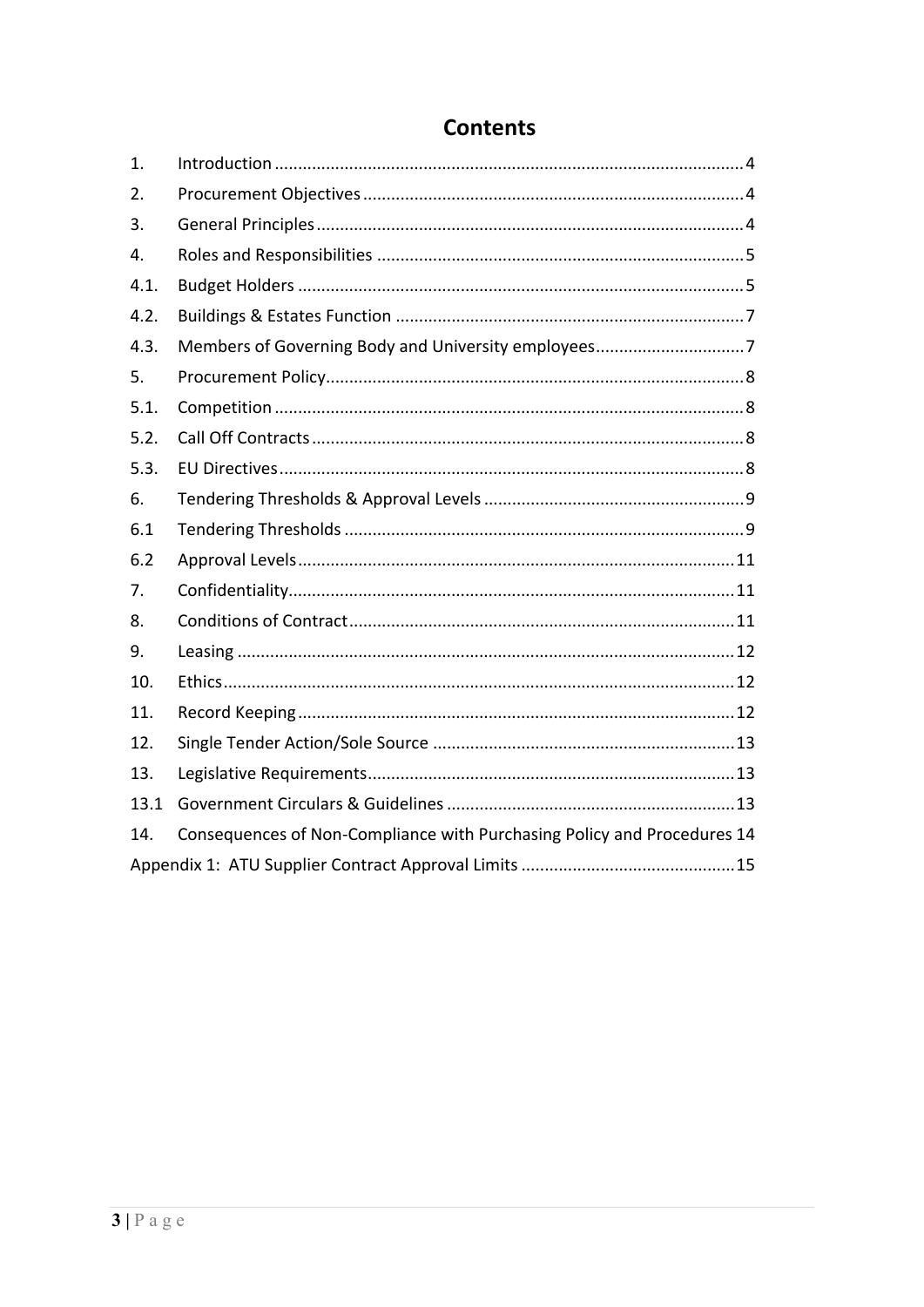#### **1. Introduction**

Atlantic Technological University's ("ATU") policy for the procurement of all goods and services targets the achievement of a cost effective and legally compliant approach to procurement. This document relates to the management and control of non‐pay spend in respect of the acquisition of works, goods and services in all Departments and applies irrespective of the source of funding for a purchase. This document should be read in conjunction with ATU's Procurement Procedure Document which outlines the steps taken in any formal procurement process.

#### **2. Procurement Objectives**

Procurement means the acquisition, whether under formal contract or not, of works, supplies and services by ATU. Procurement ranges from the purchase of routine supplies or services to formal tendering.

Procurement shall always be undertaken with the over‐riding objectives of:

- Securing maximum Value for Money (VFM). VFM is not necessarily the cheapest option but rather the most economically advantageous. Effective planning, monitoring, appraisal and evaluation systems are critical to delivering on this objective.
- Complying with all relevant legislation and guidelines.
- Aligning with ATU's strategy
- Risk Management
- Aligning with sustainability and green objectives

In pursuing these objectives, ATU also requires that:

- Competitive bidding and tender processes are performed
- Suppliers are appropriately selected and authorised for use
- Suppliers are monitored for financial and non-financial performance
- Works, goods and services are purchased only with proper authorisation
- Life cycle costing, which considers overall total cost, i.e., sum of acquisition and life cycle ownership cost of an item, is used rather than initial purchase cost
- Goods and services received are correctly recorded
- Payments are only made for goods and services received and authorised

#### **3. General Principles**

The Procurement Policy recognises that a combination of centralised and departmental purchasing is the most appropriate method to achieve the purchasing objectives within the University. Budget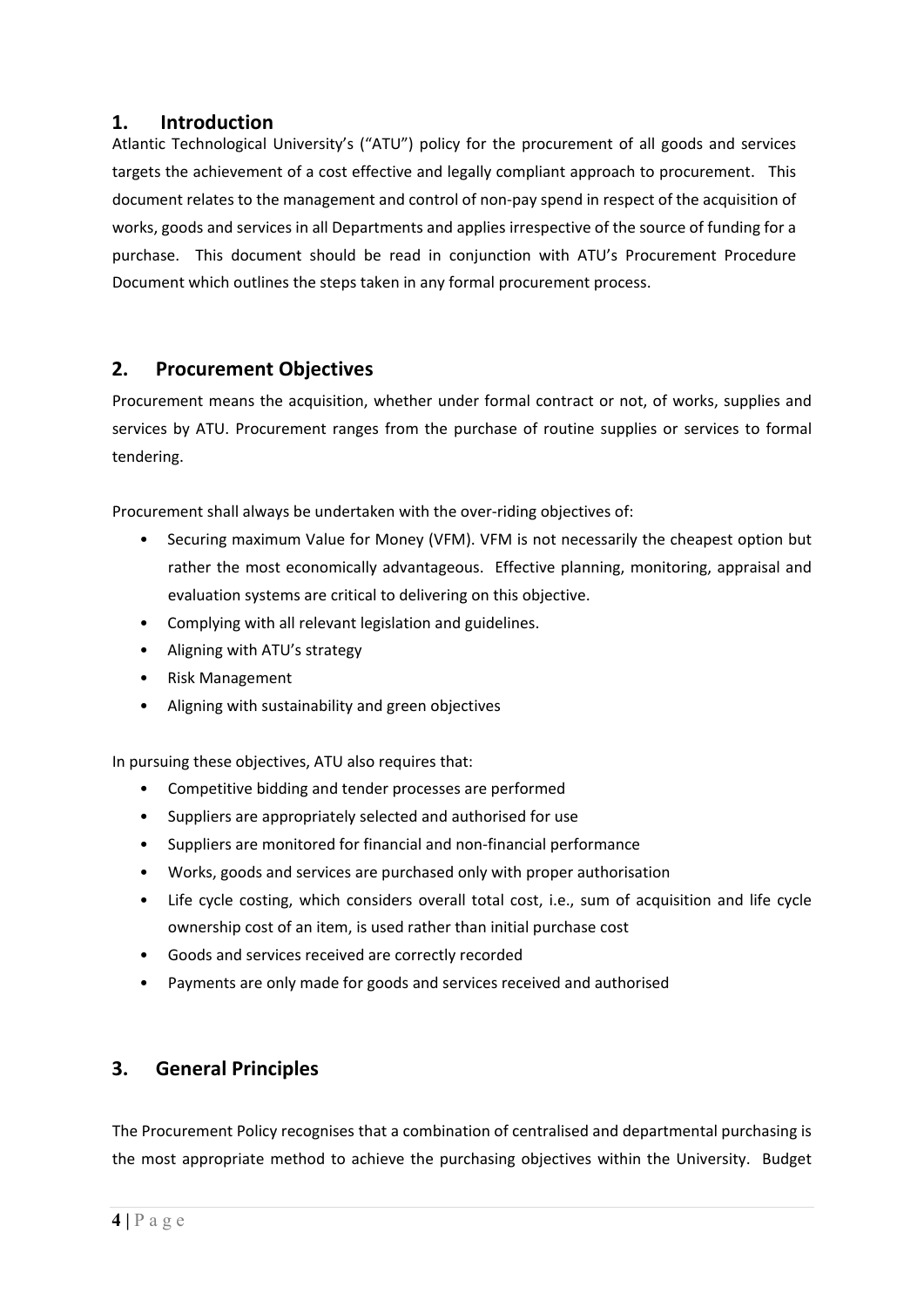Holders must use centrally negotiated contract agreements where they exist in order to maximise purchasing power for the whole University and to obtain optimum value for money. In specialist areas the buying department will identify the technical requirements and specification and arrange competitive quotations and / or tenders as appropriate via the Central Procurement Unit.

Where centralised purchasing arrangements in the form of Framework Agreements are available from either the Office of Government Procurement or the Education Procurement Service, these Framework Agreements will be utilised for procurement. If better value for money can be obtained from an alternative supplier benchmarked against an OGP framework, budget holders are authorised to purchase from this alternative supplier. Full records must be maintained with price and quality comparisons against the OGP framework supplier to justify this decision. The full cost of procurement should always be considered, and benchmarking should be on a like for like basis and is mostly commonly acceptable in commodity products such as heating oil. The University is committed to the pursuit of excellence and recognises the importance of good procurement practice to obtain Value for Money, compliance & risk management and to ensure the University's funds are used to best effect.

#### **4. Roles and Responsibilities**

#### **4.1. Budget Holders**

Budget Holders and nominees are fully accountable and responsible for ensuring their budgets are spent in accordance with the Procurement Policy and procedures. Once their requirement has been approved, budget holders have the authority to incur expenditure on behalf of the University. They have day to day responsibility and accountability for ensuring that procurement and purchasing policies and procedures are applied to all purchases of works, goods and services within their defined authority. Inter alia, budget holders should ensure:

- That they are aware of the University's procurement guidelines and understand what type of procurement process is required based on their estimated spend. The types of procurement process include:
	- o purchasing based on one written quotation,
	- o purchasing following the request for three written quotes,
	- o purchasing from a contract or framework developed by the OGP or EPS or HEAnet
	- o purchasing based on a bespoke ATU tendering process advertised on E‐Tenders or **OIFU**
	- o Approvals to be sought prior to any procurement of ICT goods/services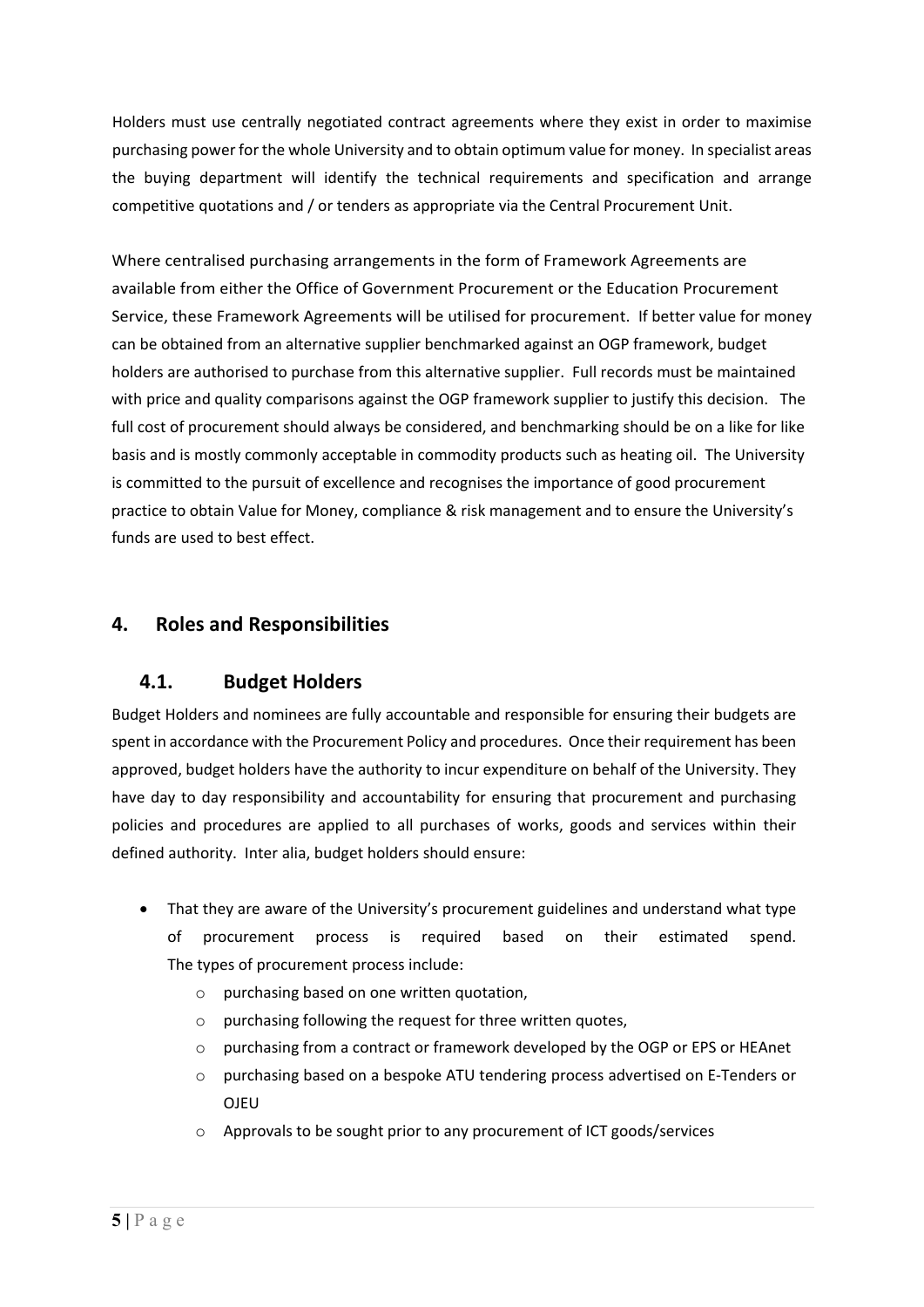- Consideration should also be given to use of the internal service providers (e.g. Computer Services, photographer etc) before a competitive process is initiated.
- Budget holders should make sure that they have considered all available contracted suppliers including but not limited to OGP frameworks, EPS or HEAnet frameworks before carrying out a bespoke tendering process.
- That prior to conducting a bespoke competition for goods or services a PSR is completed and forwarded to ATU's procurement unit to be sent to the OGP where possible to determine whether they can assist with the process. If the PSR is returned or there is a strong indication that it will be returned and there is urgency involved, budget holders should commence preparation of the tender documentation in association with the procurement unit to carry out a competition based on the essential procurement principles. This includes non – discrimination, equal treatment, transparency, mutual recognition, proportionality, freedom to provide service and freedom of establishment.
- That value for money is prioritised. Consideration must always be given to the total price of purchasing an item of any value and purchases should be evaluated to obtain the overall most economically advantageous tender (MEAT) rather than the cheapest tender.
- That following completion of the tendering process the contract award notice is posted on E‐tenders (within 30 days of the contract award)
- That if the Budget Holder concludes that there is only one suitable supplier or it is not possible to carry out a competitive process or access a framework they should fill out a Single Tender Action/Sole Source form outlining the rationale behind this decision and sign this document. The form must be approved in line with the table below and retained with the purchase order for audit purposes.

| Value €5,000-€25,000       | Value >€25,000          |
|----------------------------|-------------------------|
| <b>Procurement Officer</b> | Procurement Officer and |
|                            | Head of Procurement.    |
|                            | A Finance Manager to    |
|                            | approve in place of the |
|                            | Head of Procurement     |
|                            | pending the appointment |
|                            | of the Head of          |
|                            | Procurement.            |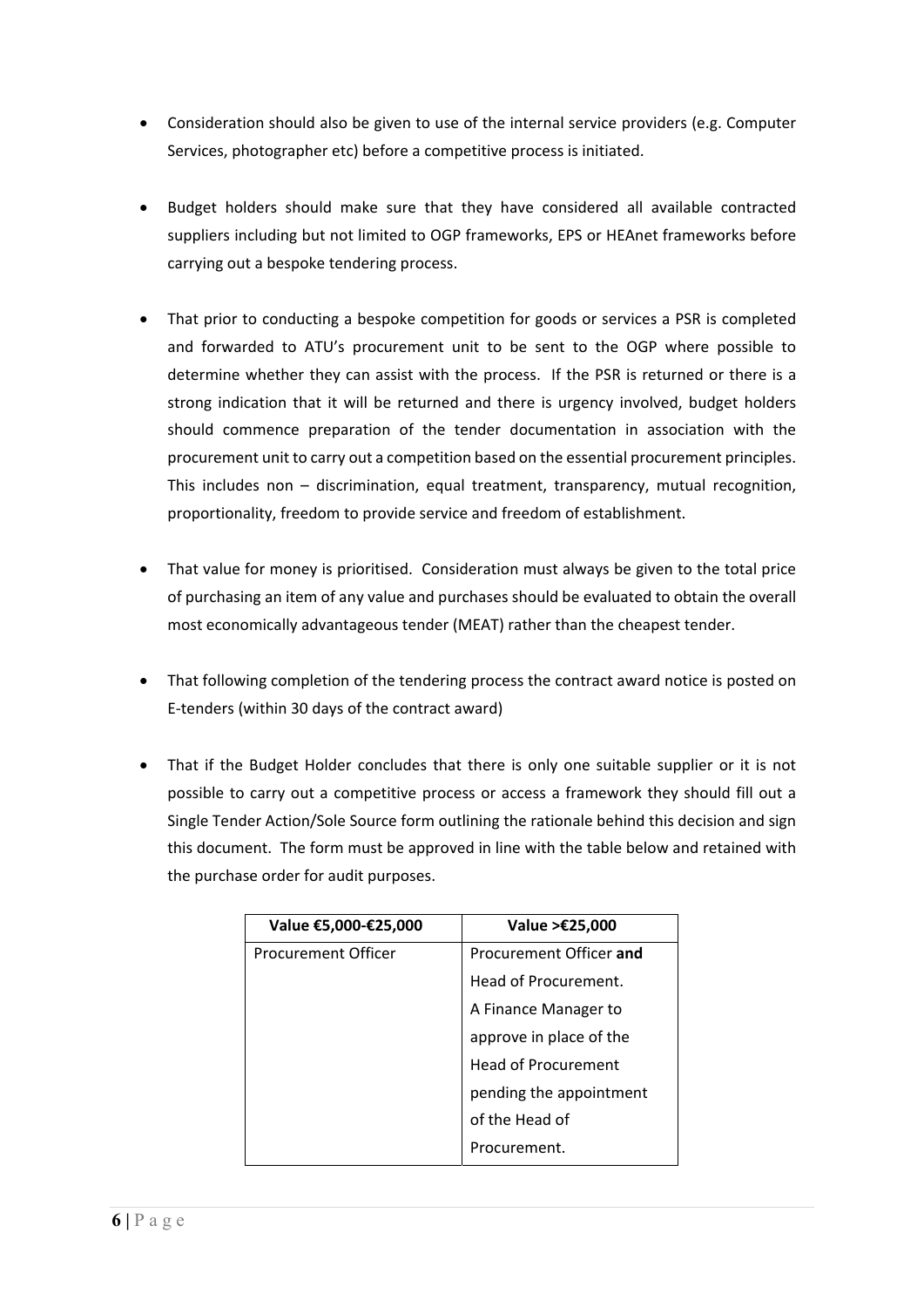- That staff engaged in purchasing activities should liaise with relevant stakeholders in their own department and other departments prior to conducting a competitive process. This may include those with expertise in procurement or those who have prior experience in development of specification. The budget holder must ensure that staff purchasing using their budget are aware of the procurement policy and adhere to this policy.
- All relevant documentation is retained for audit purposes and records are maintained within the central procurement unit. Staff members should be aware that the Internal auditors of the University and the staff of the Office of the Comptroller and Auditor General have full, free and unrestricted access to all procurement records.

As outlined, budget holders may enter into contracts for the supply of goods and services only where:

- a centrally negotiated contract does not exist,
- the value of the contemplated purchase is less than €25,000 over the period of the contract without going out to tender. The spend across the university for the purchase of similar works, goods or services must not in aggregate exceed €25,000. Consideration will need to be given to the aggregation of category spend across ATU in making this determination. Regular reporting is conducted by the Procurement Analyst to help identify where aggregations can be achieved. Care should be taken when awarding large contracts, for example over €15,000 without going out to tender as the University-wide spend on this requirement or with this supplier may exceed €25,000 and result in reportable create non‐ compliant spend.
- any appropriate advice issought either internally or externally before any contract is placed, and
- contracts comply with procurement and purchasing procedures and are signed off on behalf of ATU, in line with the appropriate level as laid out in the table at Appendix 1.

#### **4.2. Buildings & Estates Function**

The Buildings and Estates Function are responsible for the governance of all tenders, quotations and purchase orders relating to construction or repair and maintenance of buildings.

## **4.3. Members of Governing Body and University employees**

University employees and, in accordance with the Code of Governance of Irish Universities,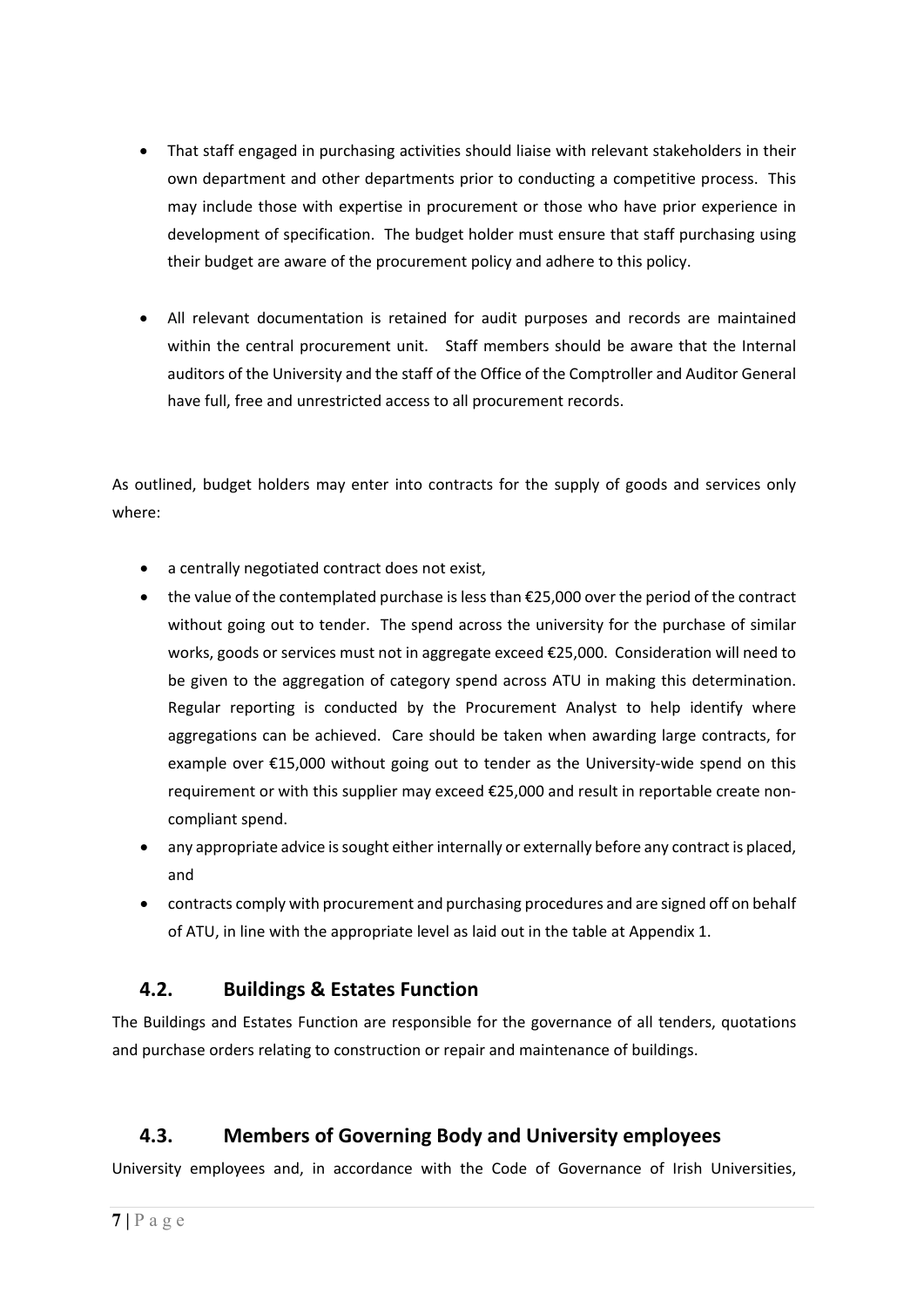members of the Governing Body and are required to observe the University's commitment to:

- Conducting purchasing activities in accordance with public policy and best business practice,
- Ensuring its purchasing regulations reflect this,
- Complying with tendering and purchasing procedures, as well as complying with prescribed levels of authority for sanctioning any relevant expenditure.

Furthermore, it is the responsibility of the Governing Body to ensure that a robust system of internal control and risk management is in place in the University. The Governing Body should review annually the effectiveness of the systems in place.

#### **5. Procurement Policy**

#### **5.1. Competition**

Fair competition shall be used and encouraged at all times consistent with the objectives of:

- Securing maximum Value for Money (VFM) for all University purchases.
- Compliance with Government procurement rules applicable to the Public Sector.
- Compliance with EU Procurement Directives where applicable.

#### **5.2. Call Off Contracts**

Where a call off contract exists for the supply of goods and services the contract will already have been subject to the necessary level of competition and shall therefore always be used in preference to any other supply arrangement, if appropriate to requirements. Use of OGP/EPS/HEAnet Frameworks should be considered in the first instance. Prior to commencing a procurement process for the value of services greater than €25,000 a Procurement Support Request (PSR) should be sent to the OGP. Should OGP frameworks not be used documented evidence must be retained to ensure compliance can be demonstrated to the C&AG. If the OGP advises that a framework already exists or is included in the OGP pipeline, ATU will not need to go through a formal tender process.

#### **5.3. EU Directives**

Purchasing within the University is subject to the legislative requirements of EU Regulation and Directives as embodied in, and enforceable via, Irish law. The University is classified as a "Body Governed by Public Law – Sub Central" under the EU Public Sector due to the way in which it receives funding.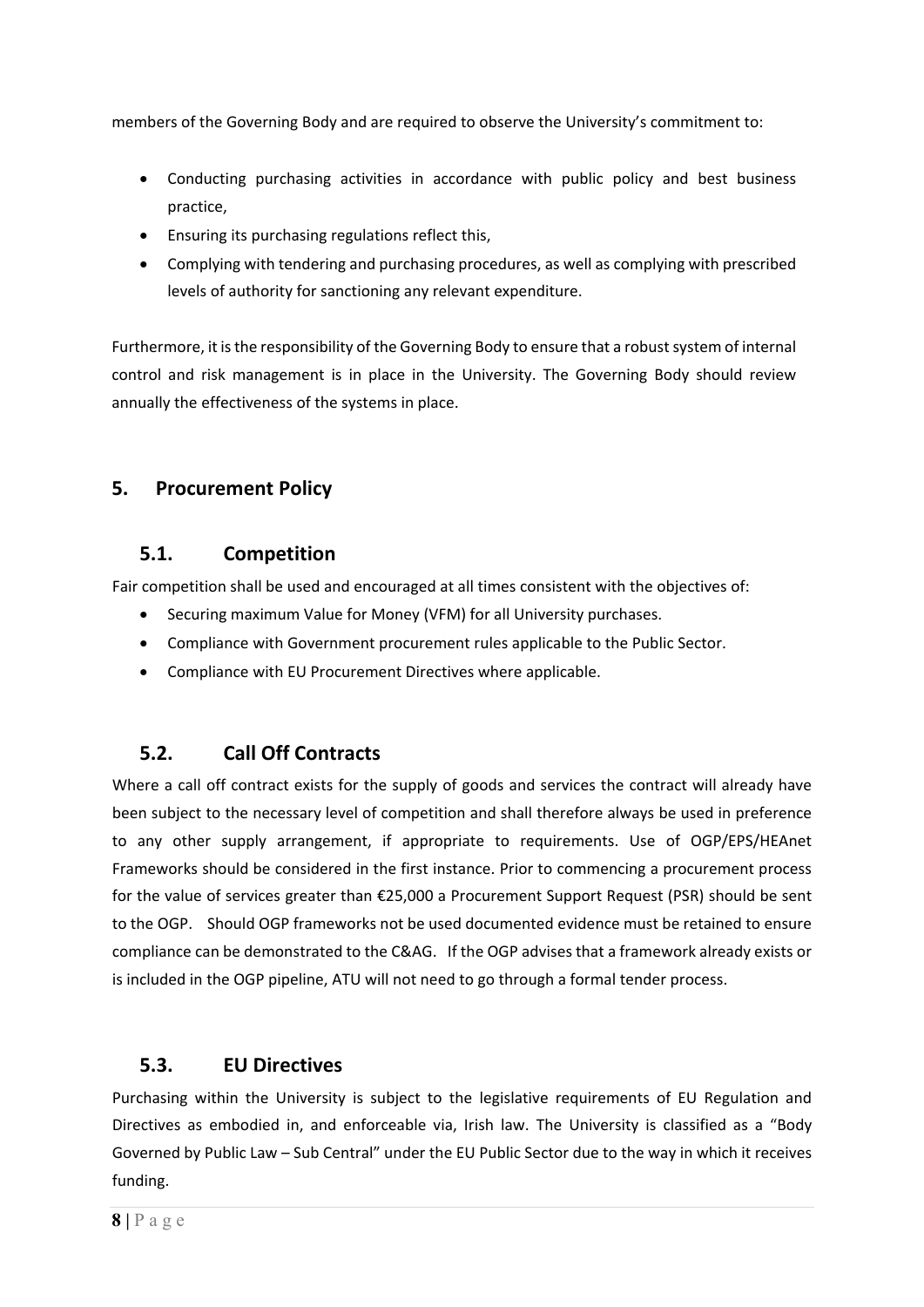EU Directives require that all purchase requirements (tenders) above "Threshold Values" for the time being in force are open to European Competition. Tenders with a value above the applicable Threshold Value must be published in the supplement to the Official Journal of the European Union (OJEU), and a set process with prescribed timescales for tendering etc. must be followed. Below threshold value requirements warrant a competitive process to satisfy the Irish Government Procurement Rules, and the following general principles:

- Equal Treatment all suppliers to be treated equally and with the utmost fairness
- Transparency information, rules and award criteria to be readily available
- Mutual Recognition EU standards, specifications and qualifications treated equally
- Proportionality demands on suppliers to be relevant to the contract being awarded

### **6. Tendering Thresholds & Approval Levels**

### **6.1 Tendering Thresholds**

The current thresholds for quotations and tenders for goods and services are highlighted in Table 1.0, below. Please note that the Tendering Thresholds listed are all **EXCLUSIVE OF VAT.** Budget holders should be aware of total costs including VAT when assessing if they have sufficient budget to procure the goods or services, however for all evaluation and review purposes VAT must be excluded to ensure open and transparent tendering.

| <b>TENDERING THRESHOLDS</b> |                         |                                                |                                   |
|-----------------------------|-------------------------|------------------------------------------------|-----------------------------------|
| < €5,000                    | €5,000 - €25,000        | <b>Cumulative or Single</b>                    | <b>Cumulative or Single Value</b> |
|                             | (Goods & Services)      | Value                                          | > €215,000                        |
|                             | €5,000-€50,000          | €25,000-€215,000                               | <b>Goods &amp; Services)</b>      |
|                             | (Works)                 | (Goods & Services)                             | >€5.382M                          |
|                             |                         | €50,000-€5.382M                                | (Works)                           |
|                             |                         | (Works)                                        |                                   |
| At<br>least<br>One          | Three<br>written        | National<br>Tender<br>$\overline{\phantom{a}}$ | EU Tender - Advertised in         |
| Quotation.                  | quotations<br>sought    | Advertised on E Tenders                        | the OJEU in line with EU          |
|                             | for<br>evaluated<br>and | in line with National                          | tendering<br>guidelines.          |
|                             | Goods & Services.       | <b>Guidelines</b><br>available                 | Evaluated<br>by<br>both           |
|                             | Five<br>written         | Office<br>from<br>the<br>of                    | Procurement<br>User.<br>and       |
|                             | quotations<br>sought    | Government                                     | subject<br>Awarded<br>to          |
|                             | evaluated<br>for<br>and | Procurement                                    | standstill period of 14 days      |
|                             | Works                   |                                                | the standstill<br>period<br>or    |
|                             |                         |                                                | included in the tender.           |
|                             | See Note (i) Below      | See Note (ii) below                            |                                   |

|  |  |  | <b>Table 1.0: Tendering Thresholds</b> |
|--|--|--|----------------------------------------|
|--|--|--|----------------------------------------|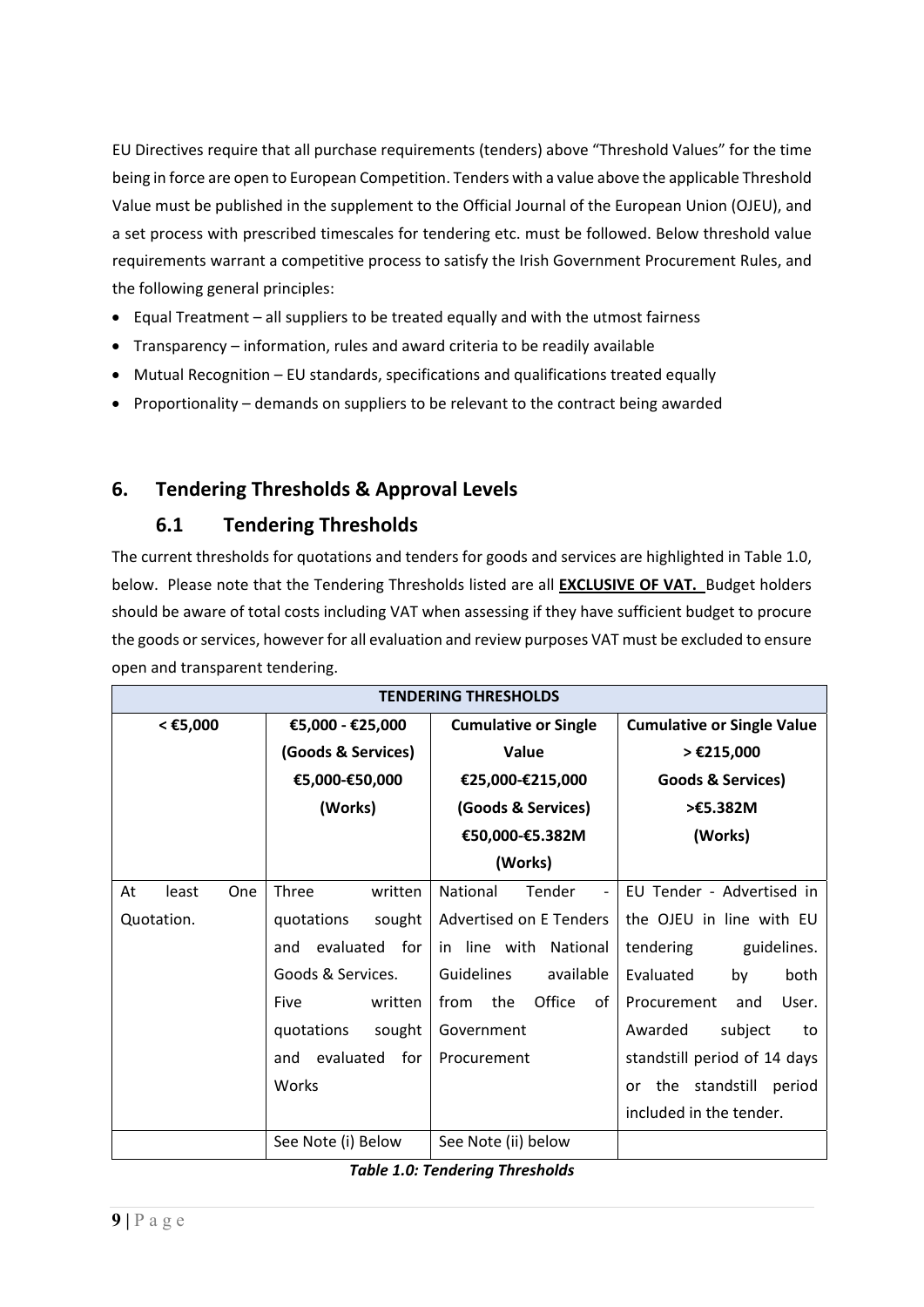#### Notes:

- (i) The purchaser should send brief specification by e‐mail or other means to a number of suppliers (at least three for goods and services and at least five for works) seeking emailed quotes. Evaluate quotes objectively against thisspecification. Notify all successful and unsuccessful companies. The University has developed standard quotation templates for requesting quotations and obtaining responses to assist in the evaluation of quotations. The use of these templates is not mandatory but are good practice especially when procuring services.
- (ii) Comprehensive evaluation using predetermined Award Criteria published in RFT. Letters should be sent to the successful and unsuccessful tenderers with detailed feedback.

Some funding agencies, such as SEUPB, may insist on more stringent procurement or tendering procedures in respect of specific projects, and those procedures must be adopted in order to ensure that agreed project funding is not withdrawn.

Care should be taken to ensure the cumulative level of spend with one supplier for goods/services does not exceed €25,000 excluding VAT (or €50,000 for works), without a valid tender process being carried out. Supplier spend above  $\epsilon$ 25,000 excluding VAT is reviewed on an annual basis by the OC&AG and also reviewed by the HEA. Non‐compliance is reported to the Audit and Risk Committee of the Governing Body. Budget holders/requisitioners should be aware of the previous spend with a supplier prior to raising a purchase order, and the required number of quotations should be submitted with the Purchase Order for approval. Budget holders/requisitioners should also take note that purchase of works, goods or services with a value of circa €10,000 may cause the supplier's threshold for tendering to be breached. Advice should be sought from the Procurement Unit about spend levels persupplier or on similar category of items asthere may be more value for money or other purchasing efficiencies obtainable by going out to tender rather than obtaining three quotes for goods or services that are used routinely.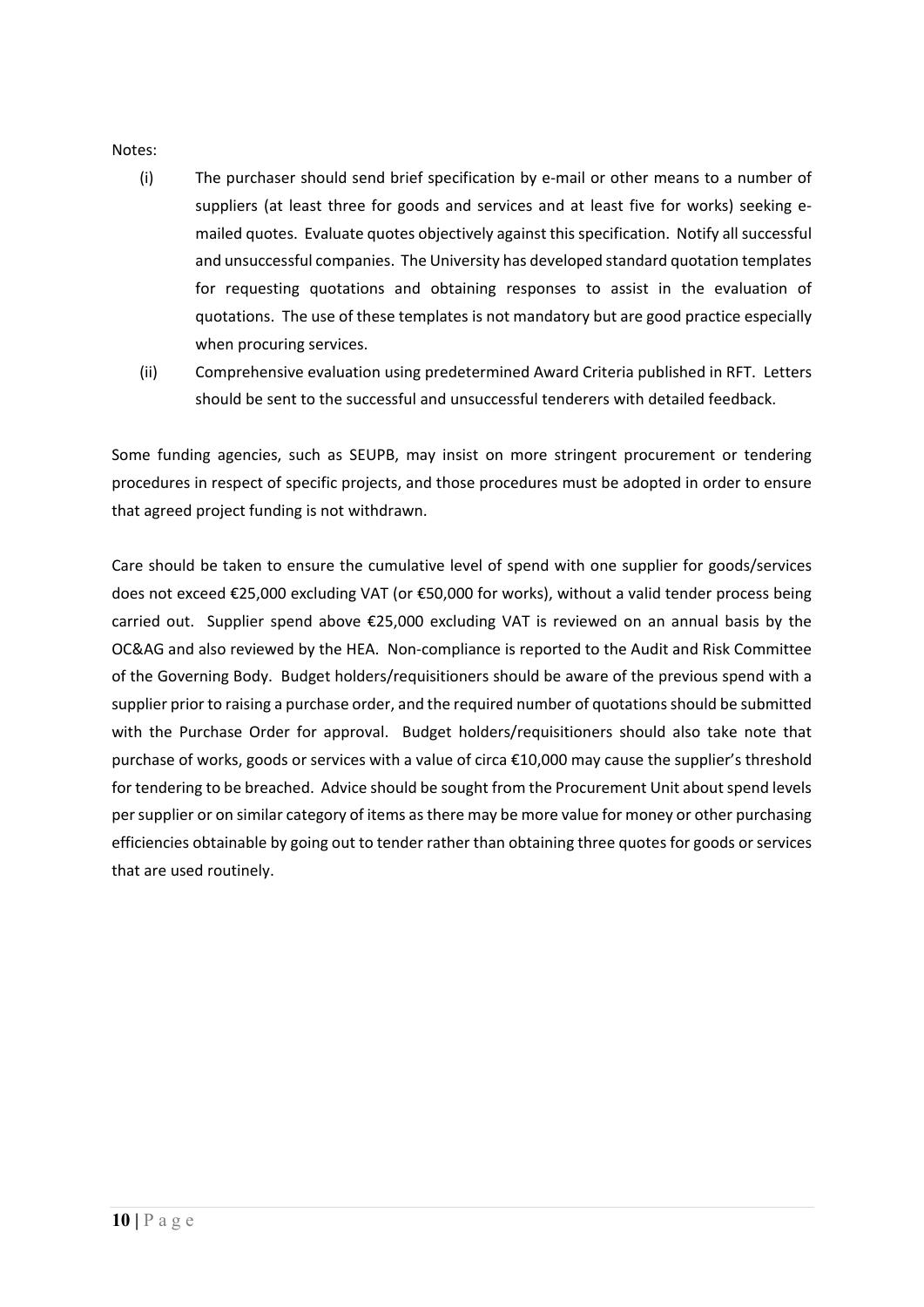## **6.2 Approval Levels**

The following approval levels apply when making a purchase. Approval level considers the total expenditure which includes VAT.

#### **Interim ATU Purchasing Limits**

| Level                                                                            | Value              |
|----------------------------------------------------------------------------------|--------------------|
| President/Former Presidents / VP Finance & Corp Services                         | >£50k              |
| Head of School/VP / Buildings Manager/Finance Manager                            | $<\epsilon$ 50k    |
| Head of Department / Research Supervisor / Admin Managers or higher              | $<\epsilon$ 20 $k$ |
| Procurement officer, Building's administrator, Supervisor/ Catering Manager etc. | $<$ £10 $k$        |
| Budget holder, Admin grade VI, VII and Senior Technical Officer                  | <€5k               |

- Represents highest level of approval required.
- The number of approvers for orders can be dictated locally.
- A stricter rule can continue to be applied.

### **7. Confidentiality**

Details provided by or agreed with suppliers(including those relating to tenders, contracts and pricing) are confidential to the University and those suppliers and must not be disclosed to others.

Confidentiality is a prerequisite of the University's participation in Government, Public Sector, Higher Education sector consortia contract arrangements. Product information and costs of a supplier must not be disclosed to a competitor or used as the basis for a one‐off purchase.

#### **8. Conditions of Contract**

All procurement contracts with a value of  $\epsilon$ 5,000 or above should be signed on behalf of ATU, in line with the appropriate levels as laid out in the table at Appendix 1. An electronic soft copy of the contract should be maintained with the quotations or tender documentation and all items should be readily available for audit purposes. The final electronic version must rest with the Chief Procurement Officer to allow a log of contracts to be established. If the contract has been awarded following a competition on e‐tenders the contract award should be published at the contract within 30 days of the signing date on e-tenders. A copy of this contract award notice should be retained for audit purposes. The procurement contract should be proposed for signing by the President or Vice President for Finance and Corporate Services by the budget holder who has co‐ordinated the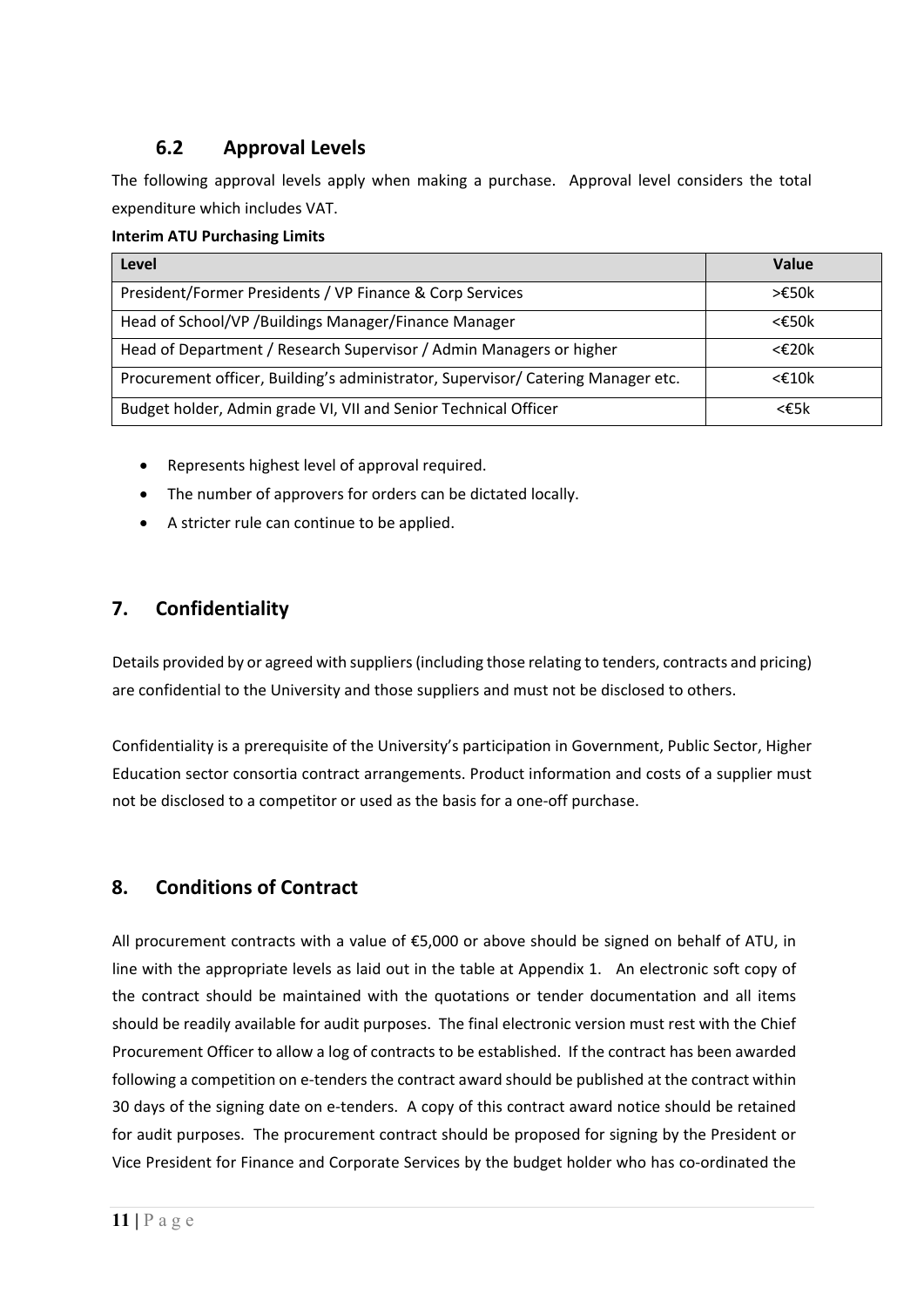procurement contract. The proposed contract should be witnessed by the budget-holder in whose area the expenditure originates. Contracts should only be signed when the standstill period (if applicable) has ended and all queries relating to the tender have been resolved to a reasonable level.

Where appropriate, the Vice President for Finance and Corporate Services will arrange for independent legal review of contracts prior to signature, in order to protect the interests of the University in the case of dispute regarding the contract and to ensure that legal requirements are met, and obligations appropriately discharged.

#### **9. Leasing**

Leasing may only be used as a method of purchasing following prior consultation and agreement with the Chief Procurement Officer.

#### **10. Ethics**

All University employees involved in any way in the purchasing process are required to act ethically and in particular should have regard to:

- a) Conflicts of Interest
- b) Hospitality
- c) Inducements ‐ Employees of ATU must not accept inducements in any form from suppliers of goods and services. Inducements include special offers where the inference is that free items may be made available on a personal as opposed to business use basis.

#### **11. Record Keeping**

The budget holder and central procurement unit is responsible for ensuring that records and systems are appropriately maintained and administered for all purchases, as specified in the University's procurement and purchasing procedures. The University's Records Management and Retention Policy specifies the period for which records must be retained. All records should be maintained electronically.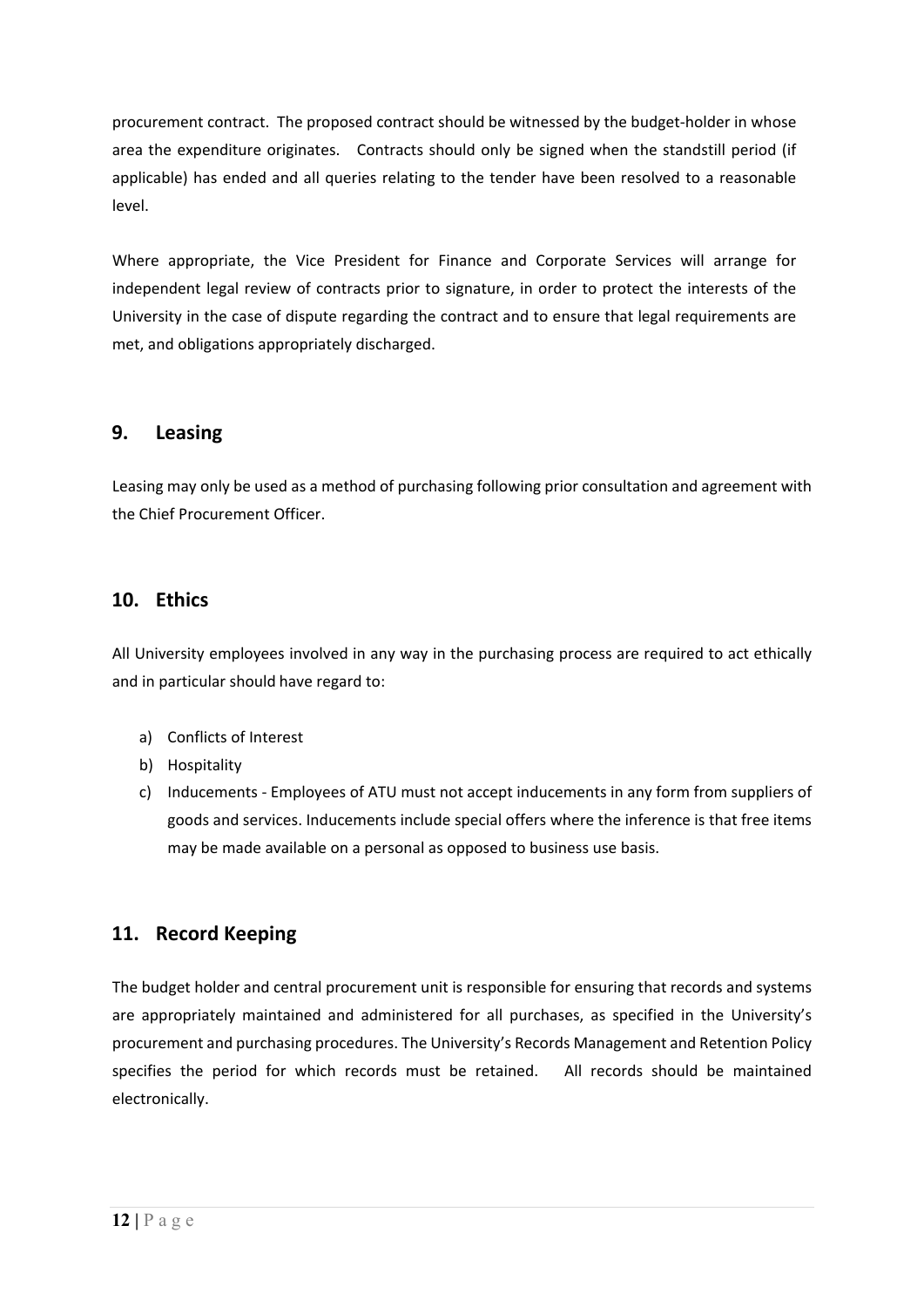#### **12. Single Tender Action/Sole Source**

The Single Tender Action (STA) /Sole Source (SS) process can only be used in rare and exceptional circumstances, asit allowsfor a purchase to be made without running an open, competitive quotation or tender process, and therefore must be justified. The burden of proof to justify sole source procurement falls to the Budget Holder.

By approving an STA/SS, ATU is making a clear statement of derogation from running an open and transparent procurement process.

#### **13. Legislative Requirements**

All employees involved in purchasing on behalf of the University must comply with the requirements of all relevant and applicable legislation. This includes, but is not limited to, general duties imposed on the University as a public authority.

Specific legislation impacting University purchasing procedures includes (but is not limited to):

- o EU Procurement Directives 2014
- o SI 284 of 2016 Transposing EU Directives
- o Late Payment in Commercial Transactions Act 2002
- o Sale of Goods Act 1980
- o Freedom of Information Act 1997 & Amendment 2003
- $\circ$  European Communities (Protection of Employees on Transfer of Undertakings) Regulations 2003
- o Waste Electrical and Electronic Equipment (WEEE) Directive 2002/96 EC
- o Freedom of Information Act 2014
- o Safety, Health & Welfare Act 2005
- o Protection of the Environment Act 2003
- o Public Procurement Guidelines for Goods and Services

#### **13.1 Government Circulars & Guidelines**

The following government circulars and guidelines must be followed in respect of public sector purchasing:

Public Procurement Guidelines for Goods and Services – Version 2 issued January 2019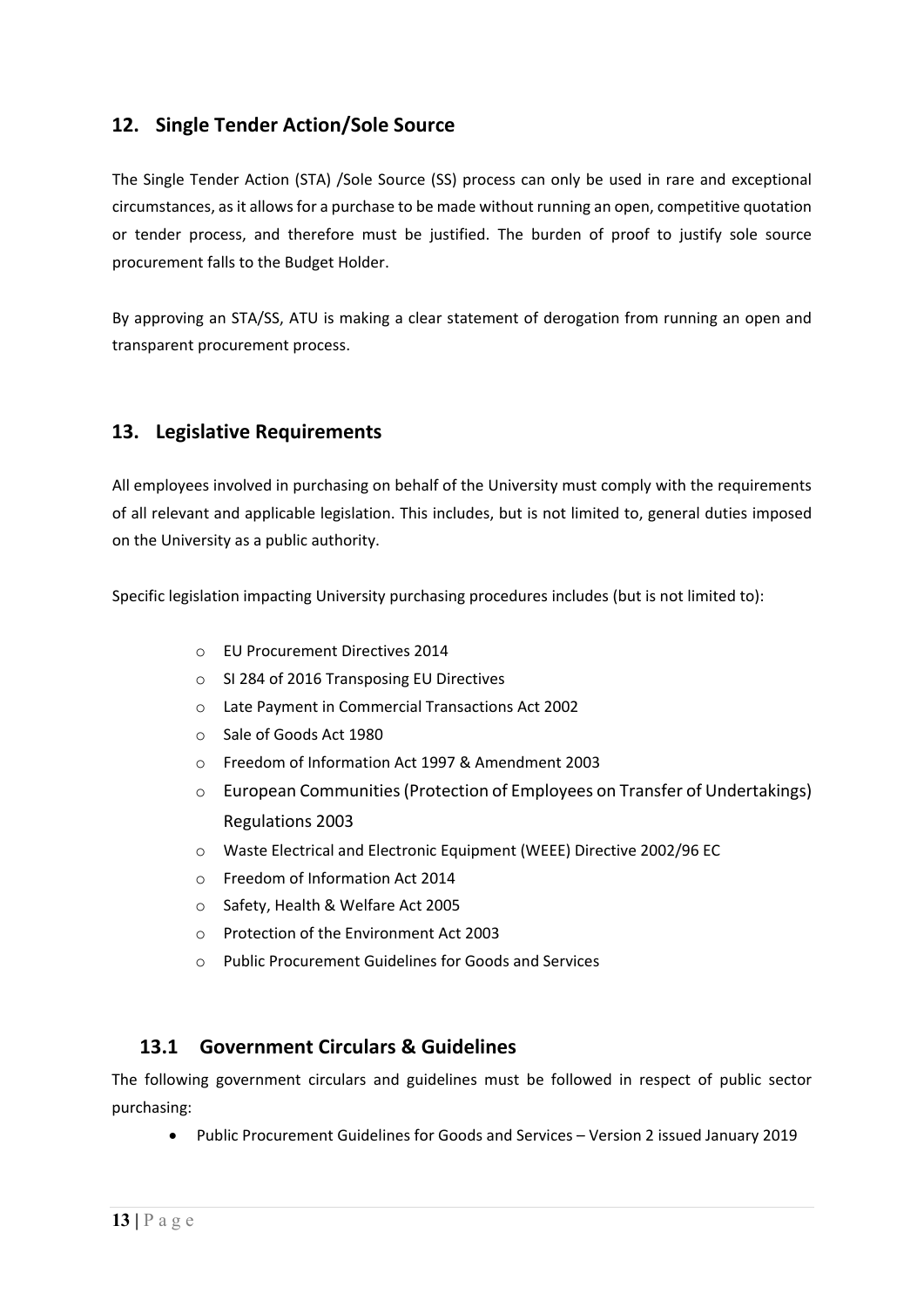- Circular 14/21 Arrangements for oversight of digital and ICT related initiatives in the civil and public service
- Circular 20/19 promoting the use of Environmental & Social Considerations in Public Procurement
- Circular 10/14 Initiatives to assist SMEs in Public Procurement
- Circular 02/16 ICT Procurement
- Circular 05/13 Procurement of Legal Services and Managing Legal Costs
- Circular 13/13 The Public Spending Code: Expenditure Planning, Appraisal & Evaluation in the Irish Public Service ‐ Standard Rules & Procedures
- Circular 16/13 Revision of Arrangements concerning the use of central contracts put in place by the National Procurement Service
- Circular 40/02 Reporting on exceptions from procurement over  $£25,000$
- Guidelines and model contracts for Construction and Engineering Services under the Capital Works Management Framework (CWMF) (as available via www.constructionprocurement.gov.ie).

### **14. Consequences of Non‐Compliance with Purchasing Policy and Procedures**

This policy has been drafted to ensure the University meets its legal obligations. Compliance is not open to individual discretion and any breach of the policy will be considered to be a serious matter and may include referral for investigation under the University's disciplinary procedures.